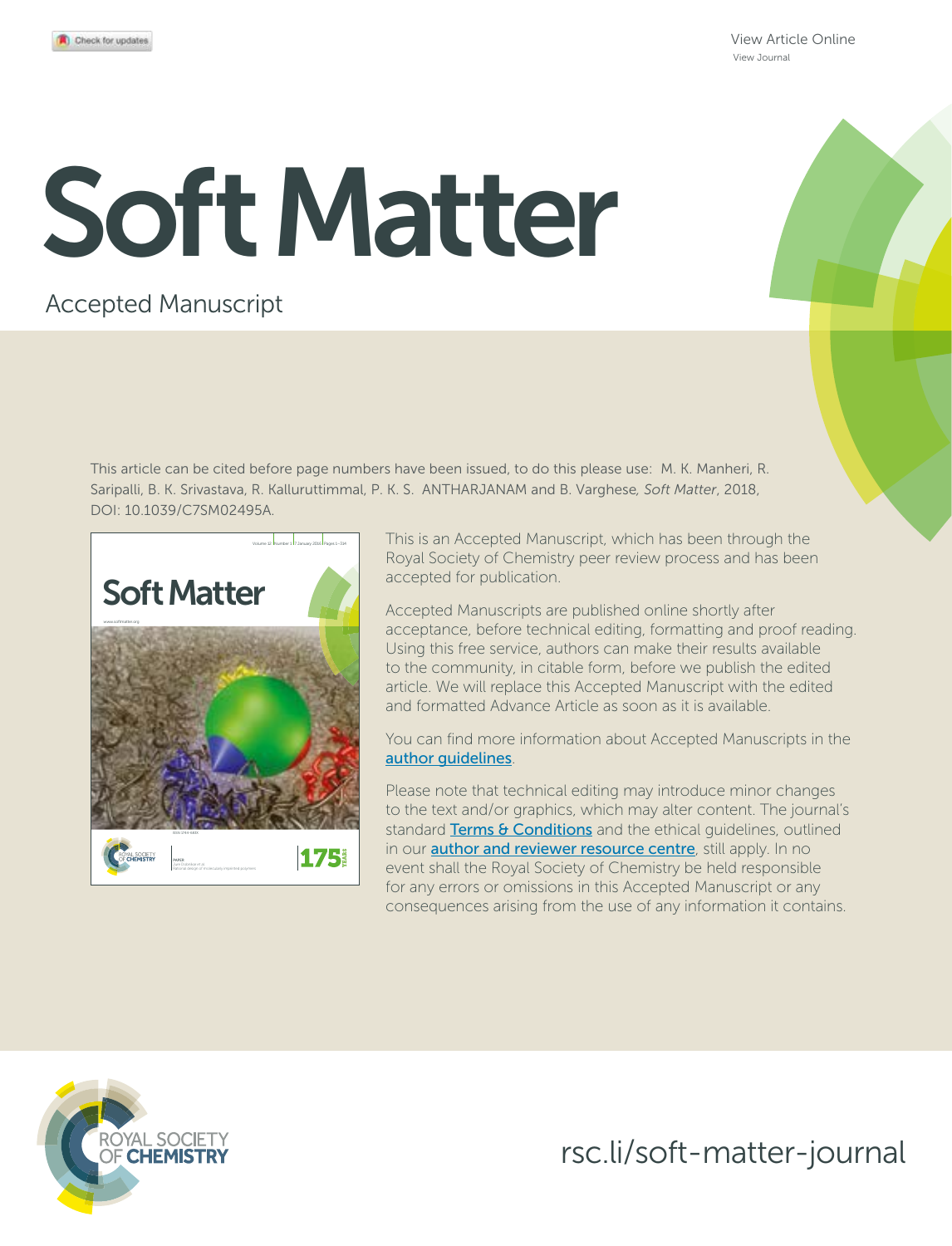Published on 09 February 2018. Downloaded by UNIVERSIDAD DE BUENOS AIRES on 17/02/2018 10:40:49.

Published on 09 February 2018. Downloaded by UNIVERSIDAD DE BUENOS AIRES on 17/02/2018 10:40:49

# **Journal Name**



## ARTICLE

 Received 00th January 20xx, Accepted 00th January 20xx

DOI: 10.1039/x0xx00000x

**www.rsc.org/** 

# **From Helical Supramolecular Arrays to Gel-forming Networks: Lattice-restructuring and Aggregation-control in Peptide-based Sulfamides to Integrate New Functional Attributes**

Saripalli V. Raghava,<sup>a</sup> Bhartendu K. Srivastava,<sup>a</sup> Kalluruttimmal Ramshad,<sup>a</sup> Sudhadevi Antharjanam,  $\overline{5}$  Babu Varghese,  $\overline{5}$  and Kannoth M. Muraleedharan<sup>a</sup>\*

While supramolecular organisation is central to both crystallization and gelation, the latter is more complex considering its dynamic nature and multifactorial dependence. This makes the rational design of gelators an extremely difficult task. In this report, the assembly preference of a group of peptide-based sulfamides was modulated by making them part of an acid-amine two-component system to drive the tendency from crystallization to gelation. Here, the peptide core directed the assembly while the long-chain amines, introduced through salt-bridges, promoted layering and anisotropic development of primary aggregates. This proved very successful, leading to gelation of a number of solvents. Apart from this, it was possible to fine-tune their aggregation using an amphiphilic polymer like F-127 as additive to get honey-comblike 3D molecular architectures. These gels also proved to be excellent matrices for entrapping silver nanoparticles with superior emissive properties.

## **Introduction**

Gelation by Low Mol. Wt. organic compounds has captured the attention of scientists both as a platform for new functional systems and also due to the challenge it brings in terms of mechanistic intricacies involved.<sup>1</sup> It is considered as the physical manifestation of secondary interactions between the gelator molecules and the solvent system under consideration, which is complex and dynamic. $2,3$  This very fact makes rational design of gelators a difficult task and their properties are largely unpredictable.<sup>4</sup> Recently, we have reported the results of our efforts to design new gelators using crystal lattices of peptide-based sulfamides as starting points.<sup>5</sup> Although ability to undergo 1D-assembly alone was not a sufficient condition, it was possible to improve fibril stability and fibril-fibril interactions by introducing amines through salt bridges to promote gelation as opposed to crystallization. In these designs, the sulfamide core directed the anisotropic assembly which is stabilized by layer of hydrophobic domain from the amine component.

The approach of using conformationally stable peptides for directing the assembly, if generalizable, would make design of functional gelators with predefined properties easier, and is the main theme of the work depicted here. Instead of dipeptide analogs,  $5$  the present work uses a larger core from their higher homologues (**1**-**9**, Fig. 1) which are characterized by the presence of a 10-membered intramolecular H-bonding that locks the conformation.



**Fig. 1** a) Pictorial representation of folded peptides directing the assembly in gelator network; b) Peptide-based sulfamides selected as core-components in the present work.

Ability of such systems to form helical supramolecular arrays has been reported by us earlier and was originally studied as shortest  $\beta$ -turn mimics. $^6$  In the present context, this property is utilized for creating entangled three-dimensional networks needed for solvent entrapment. Apart from demonstrating the suitability of these systems to direct fibril growth needed for gelation, we have done some exploratory research to make them functionally useful by fine-tuning their assembly using F-

<sup>&</sup>lt;sup>a</sup>a] S. V. Raghava, B. K. Srivastava, K. Ramshad and K. M. Muraleedharan Department of Chemistry, Indian Institute of Technology Madras

<sup>&</sup>lt;sup>b.</sup> Chennai-600036, Tamil Nadu, India

E-mail: mkm@iitm.ac.in

<sup>.&</sup>lt;br>[b] A. Sudhadevi, B. Varghese, SAIF, IIT Madras

<sup>&</sup>lt;sup>d.</sup> [c] Supporting information for this article is given via a link at the end of the document.

<sup>†</sup> Footnotes relating to the title and/or authors should appear here.

Electronic Supplementary Information (ESI) available: [details of any supplementary information available should be included here]. See DOI: 10.1039/x0xx00000x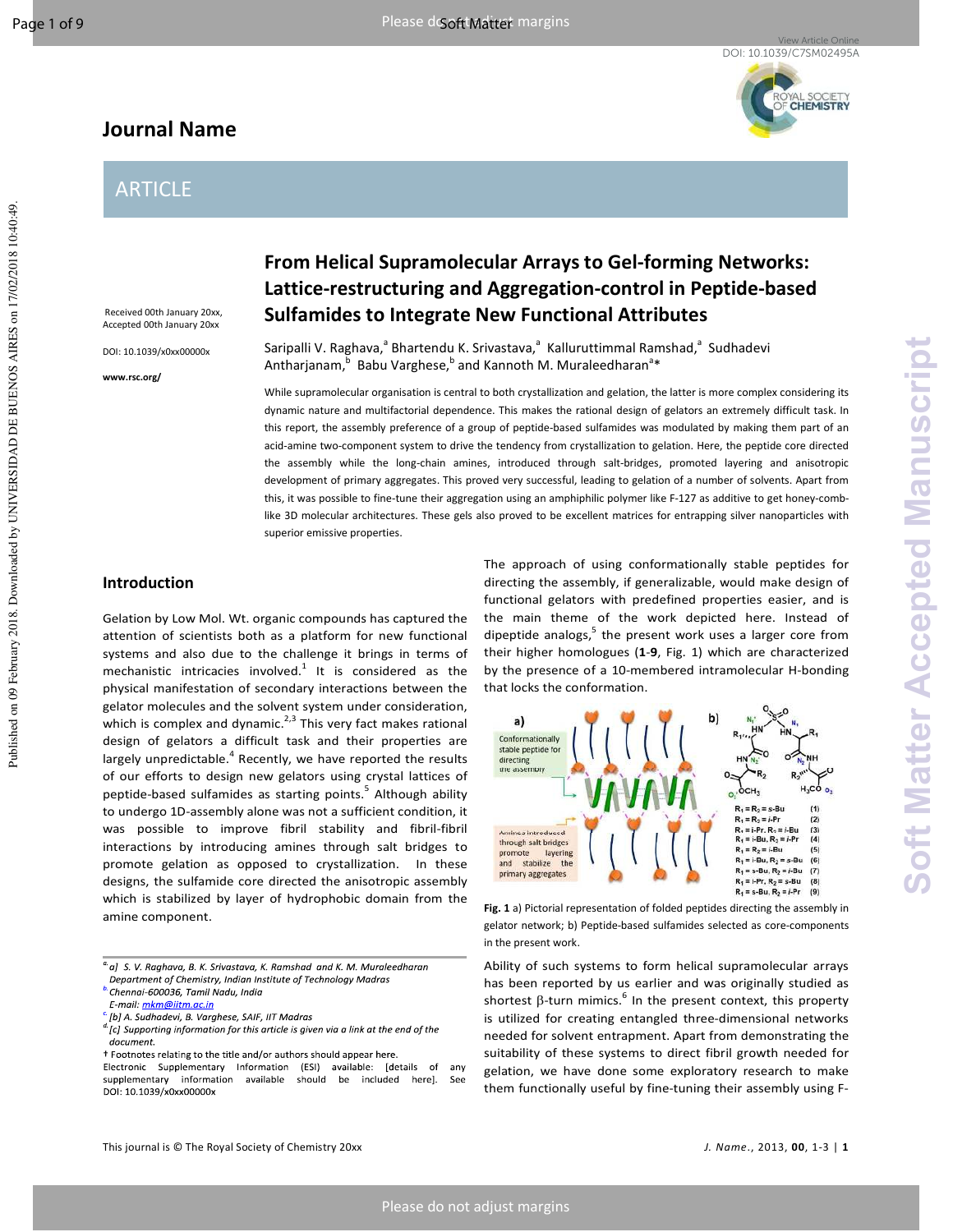Published on 09 February 2018. Downloaded by UNIVERSIDAD DE BUENOS AIRES on 17/02/2018 10:40:49.

Published on 09 February 2018. Downloaded by UNIVERSIDAD DE BUENOS AIRES on 17/02/2018 10:40:49

**ARTICLE Journal Name** DOI: 10.1039/C7SM02495A

View Article Online

127 to get honey-comb like supramolecular architectures, and also have used these gel matrices to modulate the photophysical properties of silver nano particles. Details of these studies are elaborated below.

The first set of sulfamides **1-9** used for preliminary analyses were synthesized by reacting sulfuryl chloride with appropriate dipeptide methyl esters (SI-Scheme 1). These peptides have different combinations of hydrophobic groups at 1, 1′ and 2, 2′ positions. Xray quality crystals were secured by slow evaporation of solutions of **5**, **7**, **8**, and **9** from MeOH-H<sub>2</sub>O (2:1). Despite having different combination of side-chain groups, the solid-state conformations of these new analogs were similar to those of **1**-**3** studied earlier (Figure 1b).<sup>6</sup> The structures of 5 and 9 are presented in Figures 2-3 as representative examples and those of **7** & **8** are included in SI (Figures S1 and S2). Crystals of both **5** and **9** belonged to monoclinic system under  $P2<sub>1</sub>$  space group.



**Fig. 2** a) Chemical structure of **5**; b) Lattice assembly - view along b axis;

c) Helical array involving extended H-bonds



**Fig. 3** a) Chemical structure of **9**; b) Lattice assembly - view along b axis; c) Helical array involving extended H-bonds.

A small twist in the orientation of peptide segments with respect to the central sulfamide group allowed them to stack atop one

another with NH and CO groups oriented along the axis of the helical array and facilitated continuous H-bonding network (Figures 2c and 3c). Intramolecular H-bonding between N2′H and O1 which stabilizes the conformation is also shown. Notably, there was only a limited number of weak CH…O type of interactions or hydrophobic clustering to pack these columns in the lattice. A similar supramolecular arrangement was seen in the lattices of **7** & **8** as well and the details are included in supporting information (Figures S1 and S2). A peculiarity of the arrangement shown in Figures 2&3 is the radial distribution of amino acid side chains and the ester groups (top views shown in Figure 2b and 3b). The fact that all major sets of secondary interactions in these cases are utilized for one-dimensional assembly makes these lattices suitable for gelator design. To know whether such assembly preference alone is sufficient for gelation, a number of solvents were screened initially but except **4**, others did not show any sign of solvent entrapment (SI-Table 10).

## **Results**

## **Amine capping approach to drive gelation process**:

We hypothesized that a shift from crystallization to gelation is possible if the assembly is made more anisotropic by introducing hydrocarbon chains through salt bridges. As seen in the case of their dipeptide analogs, $5$  the hydrophobic groups from amine component were expected to envelope the array of sulfamides which internally directs the assembly. Such layering would not only improve the stability of primary aggregates but also lead to multilayered sheets; these in turn could roll-over and form fibrillar structures needed for gelation process. With this theme, the esters **1**-**9** were hydrolyzed using LiOH and the resulting diacids **1a**-**9a** were treated with two equivalents of suitable amine (decylamine DA; dodecylamine DDA; tetradecylamine TDA; octadecylamine ODA) in the solvent of interest (SI-Scheme 2). These systems are labelled as **DA1a**, **DA2a** etc. to represent amine and acid components respectively. The contents were warmed initially to make homogeneous solution and then allowed to come to room temperature. Outcome from these gelation studies, summarized in Table 1 clearly show that amine-capping has worked favorably to facilitate supramolecular network needed for solvent entrapment, a complete list showing the gelation profile of all the compounds is given in supporting information (SI-Tables 1-9). A number of these systems formed gels which were stable on vial inversion. Images of gels from some selected salts of **1a**-**9a** are shown in Figure 4 as representative examples, and those of others, are also included in supporting information (Figures S3-S9).



**Fig. 4** Gel pictures a) **ODA8a**/Chloroform, b) **ODA8a**/THF, c) **ODA8a** /Clbenzene, d) **ODA8a** / Xylene, e) **ODA8a** / Mesitylene, f) **ODA8a**/ Toulene, g) **TDA8a** / Xylene, h) **TDA8a** / Mesitylene, i) **TDA8a**/ Toluene; (3 wt % of the diacid and 2 equivalents of appropriate amine in 1 mL of the solvent was used in gelation study)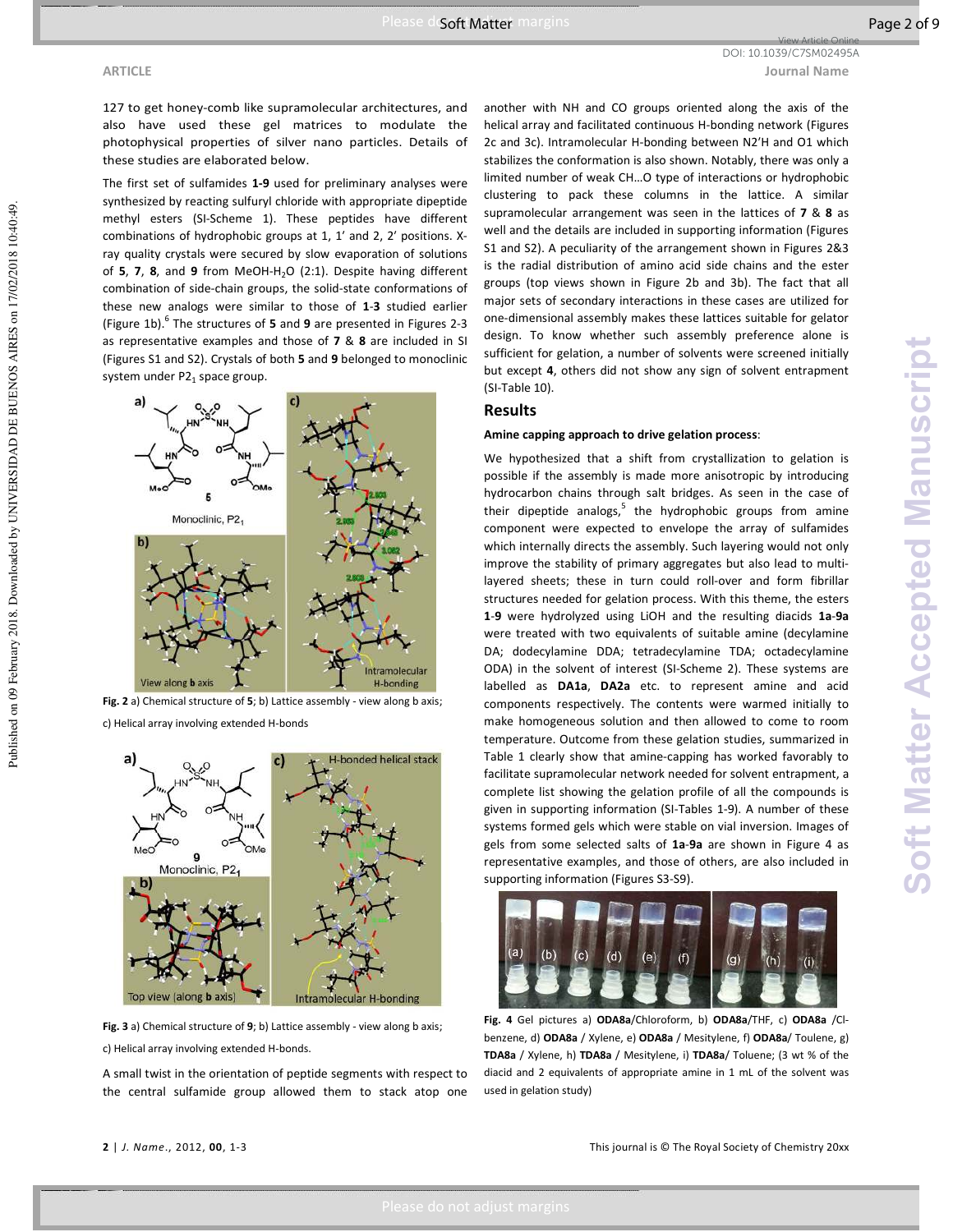Analysis of structures and gelation preferences show that irrespective of the amino acid residues in the sulfamide, the gelation ability improves drastically with the hydrocarbon chain of the amine component. Their major preference is to gel aromatic solvents like mesitylene, xylene, & toluene, followed by THF and CHCl<sub>3</sub>. Morphological features of xerogels of these two components systems from various solvents were then analysed by SEM and the images of selected examples are presented in Figure 5a-f.

**Table 1**. Gelation profile of DA, DDA, TDA, ODA salts of **1a**-**9a** <sup>a</sup>

|            | Gelator/solvent preferences                                                        |
|------------|------------------------------------------------------------------------------------|
| DA         | DA1a/THF; DA3a/Toulene, Mesitylene, Xylene, THF,                                   |
| salts      | CHCl <sub>3</sub> ; DA5a/2-Butanone; DA7a/ Toulene, Mesitylene,                    |
|            | Xylene, Cl-benzene; DA8a/THF, CHCl <sub>3</sub> .                                  |
| <b>DDA</b> | DDA1a/Toulene, Mesitylene, Xylene; DDA2a/Mesitylene,                               |
| salts      | <b>DDA3a/Toulene, Mesitylene, Xylene, THF, CHCl<sub>3</sub>;</b>                   |
|            | DDA5a/Toulene, Mesitylene, Xylene, DDA7a/Toulene,                                  |
|            | Mesitylene, Xylene, CI-benzene; DDA8a/Toulene,                                     |
|            | Mesitylene, Xylene, THF.                                                           |
| <b>TDA</b> | TDA1a/Toulene, Mesitylene, Xylene, THF, 2-Butanone;                                |
| salts      | TDA2a/Toulene, Mesitylene, THF; TDA3a/Toulene,                                     |
|            | Mesitylene, Xylene, CHCl <sub>3</sub> ; TDA4a/Toulene, Mesitylene,                 |
|            | Xylene, THF, CHCl <sub>3</sub> ; TDA5a/Toulene, Mesitylene, Xylene,                |
|            | THF, Nitrobenzene; TDA7a/Toulene, Mesitylene, Xylene,                              |
|            | CI-benzene, CHCI <sub>3</sub> ; TDA8a/Toulene, Mesitylene, Xylene,                 |
|            | THF, CHCl <sub>3</sub> , Cl-benzene; TDA9a/ CHCl <sub>3</sub> .                    |
| <b>ODA</b> | ODA1a/Toulene, Mesitylene, Xylene, THF, 2-Butanone;                                |
| salts      | ODA2a/Toulene, Mesitylene, Xylene, THF, Cl-benzene;                                |
|            | ODA3a/Toulene, Mesitylene, Xylene, t-BuOH, THF, CHCl <sub>3</sub> ,                |
|            | CI-benzene; ODA4a/Toulene, Mesitylene, Xylene, THF,                                |
|            | CHCl <sub>3</sub> ; ODA5a/Toulene, Mesitylene, Xylene, THF, CHCl <sub>3</sub> ,    |
|            | Nitrobenzene; ODA6a/Toulene, Mesitylene, Xylene, THF,                              |
|            | CHCl <sub>3</sub> ; <b>ODA7a</b> /Toulene, Mesitylene, Xylene, CHCl <sub>3</sub> ; |
|            | ODA8a/Toulene, Mesitylene, Xylene, THF, CHCl <sub>3</sub> , CI-                    |
|            | benzene; ODA9a/Toulene, Mesitylene, Xylene.                                        |

<sup>a</sup> 3 wt % of the diacid and 2 equivalents of appropriate amine in 1 mL of the solvent was used in gelation study



**Fig. 5** SEM images of a) **ODA3a**/Mesitylene, b) **TDA3a**/Mesitylene, c) **ODA5a**/CHCl3, d) **ODA5a**/Mesitylene, e) **DA7a**/Mesitylene, f) **ODA3a**/t-BuOH; Samples for SEM imaging were prepared by drop-casting gels prepared from 3 wt % of the diacid and 2 equivalents of appropriate amine in 1 mL of the solvent on a piranha-treated glass plate, followed by drying under ambient condition.

SEM images of the xerogels of **ODA3a**, **TDA3a**, **ODA5a** had either flake- or sheet-like structures as shown in Figure 5a-d. Samples of **DA7a**/mesitylene and **ODA3a**/t-BuOH were however fibrous (Figure 5e-f). Similar images of other samples are included in SI (Figures S10-S13). Although a larger number of publications show the presence of fibrillar networks in xerogels,<sup>7a-j</sup> there are examples of other morphologies like flakes, sheets & ribbons as well, depending upon gelators and the conditions.<sup>7k-p</sup> Understandably, solvent evaporation takes place during sample preparation and hence the final morphologies are not the true reflection of the situation in gel state; there is chance of self-processing as a result of change in concentration during solvent evaporation which would influence the final morphology. To know whether there is a change in morphology in samples prepared at concentration below its cgc, we have carried out SEM experiments with **ODA8a**/THF at lower gelator concentrations (its cgc = 1.2 wt% **8a** with 2 molar equivalents of ODA). Interestingly, more continuous soft supramolecular structures are seen at the concentrations tested (0.1 wt% and 0.01 wt% of **8a** + 2 equiv. each of ODA). These details are included in the SI (Figure S14).

The next task was to get a deeper understanding on molecular packing and then explore the possibility of modulating the assembly process to make the interfaces adaptable for different functions. Continuous salt-bridge formation between diacids and the amine component during gelation process was evident from FT-IR studies. For instance, xerogels of **DA2a**, **TDA2a** and **ODA2a** from mesitylene, xylene, and toluene had NH stretching bands at 3257-3352  $cm^{-1}$ indicative of H-bonding. Further, the band at 1735  $cm^{-1}$  from stretching vibration of –COOH of **2a** disappeared and new absorption bands corresponding to asymmetric and symmetric COO– stretching emerged at 1640  $\text{cm}^{-1}$  and 1457  $\text{cm}^{-1}$  respectively in confirmation of stable two-component network (SI, Figure S15).

Since efforts to get X-ray quality crystals of these systems were not fruitful, we resorted to PXRD analysis to get useful information about molecular packing. The PXRD spectrum of **ODA1a** xerogel from toluene had peaks at 2θ values of 2.02, 4.47, and 6.0 respectively corresponding to d-spacing of 4.35, 1.97, and 1.47 nm. They were in the ratio of 1:1/2:1/3, suggestive of layered structure (Figure 6a). Since length of the salt (sulfamide unit & alkyl chain) is about 4 nm, the spacing of 4.35 is suggestive of a highly interdigitated bilayer. A similar arrangement was also seen in the xerogel of **TDA1a** from toluene (2θ values of 2.19, 4.10, 6.41 with



**Fig. 6** a) PXRD spectra of **ODA1a** xerogel from Toluene and b) **TDA1a** xerogel from Toluene, showing evidence of layered arrangement (gels were prepared from 3 wt % of the diacid and 2 equivalents of appropriate amine in 1 mL of the solvent)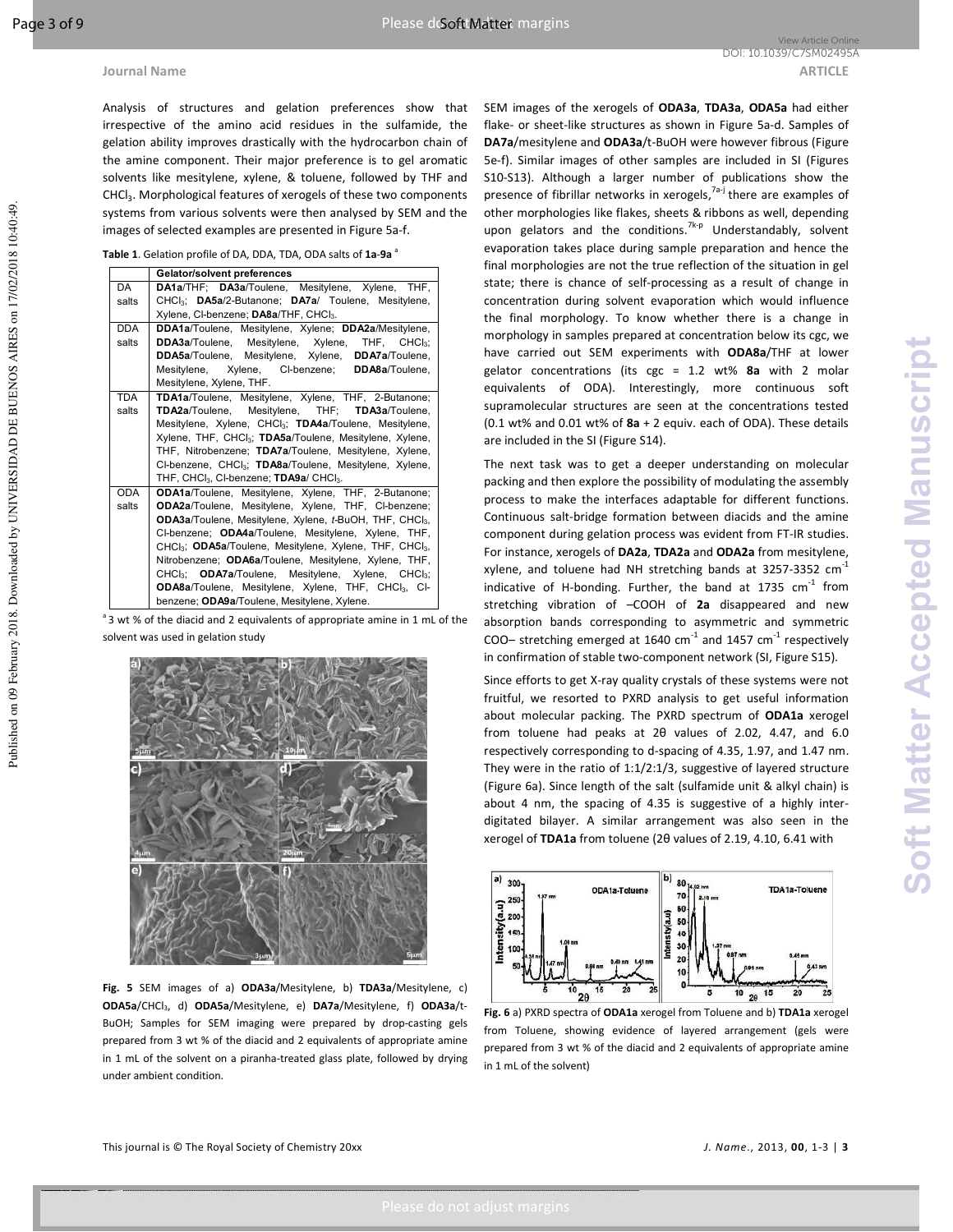## **ARTICLE Journal Name** View Article Online DOI: 10.1039/C7SM02495A

Published on 09 February 2018. Downloaded by UNIVERSIDAD DE BUENOS AIRES on 17/02/2018 10:40:49.

Published on 09 February 2018. Downloaded by UNIVERSIDAD DE BUENOS AIRES on 17/02/2018 10:40:49

d1, d2, d3, of 4.02, 2.16, 1.37 nm; Figure 6b). The PXRD pattern from xerogel of **ODA** salt of **7a** from toluene is included in SI (Figure S16).

### **F-127 meditated morphology control to get porous networks**:

In fact, complexity associated with gelation process increases with the number of components due to different types of secondary interactions possible, but at the same time allows fine-tuning of properties. In order to see whether the networks formed during gelation and their morphological preferences can be modulated using additives, we carried out a set of experiments by including F-127 (Pluronic F-127 M.Wt.  $\sim$  12,500 Da) during gelation process. Ability of such non-ionic surfactants to control the growth of microcrystalline aggregates is well documented in literature.<sup>8</sup> Such amphiphilic block copolymers themselves can aggregate into micelles or their higher order structures depending upon the medium and conditions, and interfere with the development of other aggregates by adsorbing differently onto different crystal planes after nucleation, leading to shape-control. In the present context, we expected that the development of primary aggregates from the gelator molecules could get modulated in a similar way thereby affecting nature of their supramolecular networks. In order to explore this, the gelation of **ODA8a** in THF was carried out in presence of varying amounts of F-127, and the corresponding xerogels were subjected to SEM imaging. As evident from Figure 7a, use of 1 mg/mL of F-127 changed the preference to micro-porous aggregates. Increasing the concentration of this additive to 2 mg/mL resulted in further refinement to get honey-comb like 3D structures (Figure 7b). The fact that F-127 has distinct effect on molecular packing will become evident if we compare the PXRD profiles of samples made in the presence and absence of this additive (Figure 8a and b). For example, xerogel of **ODA8a** (from THF) displayed three peaks at  $2\theta$  of 2.36, 4.53, 6.89



**Fig. 7** SEM images of **ODA8a** xerogels when gelation was done in presence of**:** a) 1 mg of F-127, b) 2 mg of F-127.



**Fig. 8** a) PXRD spectra of **ODA8a** xerogel from THF and b) **ODA8a**+F-127 xerogel from THF, showing evidence of layered and columnar hexagonal arrangements respectively (gels were prepared from 3 wt % of the diacid and 2 equivalents of appropriate amine in 1 mL of the solvent)

corresponding to d-spacing of 3.74, 1.95, 1.28 nm respectively (ratio 1:1/2:1/3) in agreement with a layered structure (Figure 8a). At the same time, xerogel of **ODA8a**+F-127 (from THF) displayed reflections at 2θ values of 2.74, 4.76, and 5.63 respectively corresponding to d-spacing of 3.21, 1.86, and 1.57 nm in the ratio 1:1/ $\sqrt{3}$ :1/ $\sqrt{4}$  which support of a hexagonal columnar arrangement (Figure 8b). Increase of F-127 concentration beyond 10 mg/mL had a detrimental effect on fibril development, causing complete dissolution of **ODA8a** preventing gelation (SI, Figure S21).

Subsequently, rheological experiments were carried to understand the viscoelastic behaviour and gel strength. The storage modulus G', loss modulus G'' and the yield stress  $(\sigma_y)$ are useful parameters to assess their rigidity and ability to store energy.[9] To know the effect of F-127, gel from **ODA8a** in THF was taken for rheological studies. In the case of sample prepared without the additive, G' was greater than G'' between 0.1-20% strain and then crossed each other giving a % yield strain value of 20.11% (Figure 9a). In the frequency sweep experiment with this sample (done at 1% strain), G' and G'' remained steady over the frequency range of 1-100 rad/s (Figure 9b). Interestingly, there was not much change in the viscoelastic behaviour of the sample prepared in presence of F-127. Here again, G' was above G'' during 0.1-20% strain and crossed each other at 19.79% yield stain (Figure 9c-d). Thus, it was possible to fine tune the gelator network by including an optimum amount of F-127 without compromising the gel strength and rheological properties. Similar results from studies involving **TDA5a** and **ODA5a** are presented in SI (Figure S17-18)



**Fig. 9** a) Strain sweep experiment with **ODA8a** gel in THF; b) Result from Frequency sweep experiment (1-100 rad/s). Corresponding data from the gel prepared with **ODA8a** in presence of 2 mg F-127 are shown in c&d; These gels were prepared by adding 2 equivalents of ODA to solution of **8a** (5 wt%) in 1 mL of THF.

Thus, the results discussed above show the generalizability of 'amine-capping approach' in gelator design <sup>5</sup> which employs a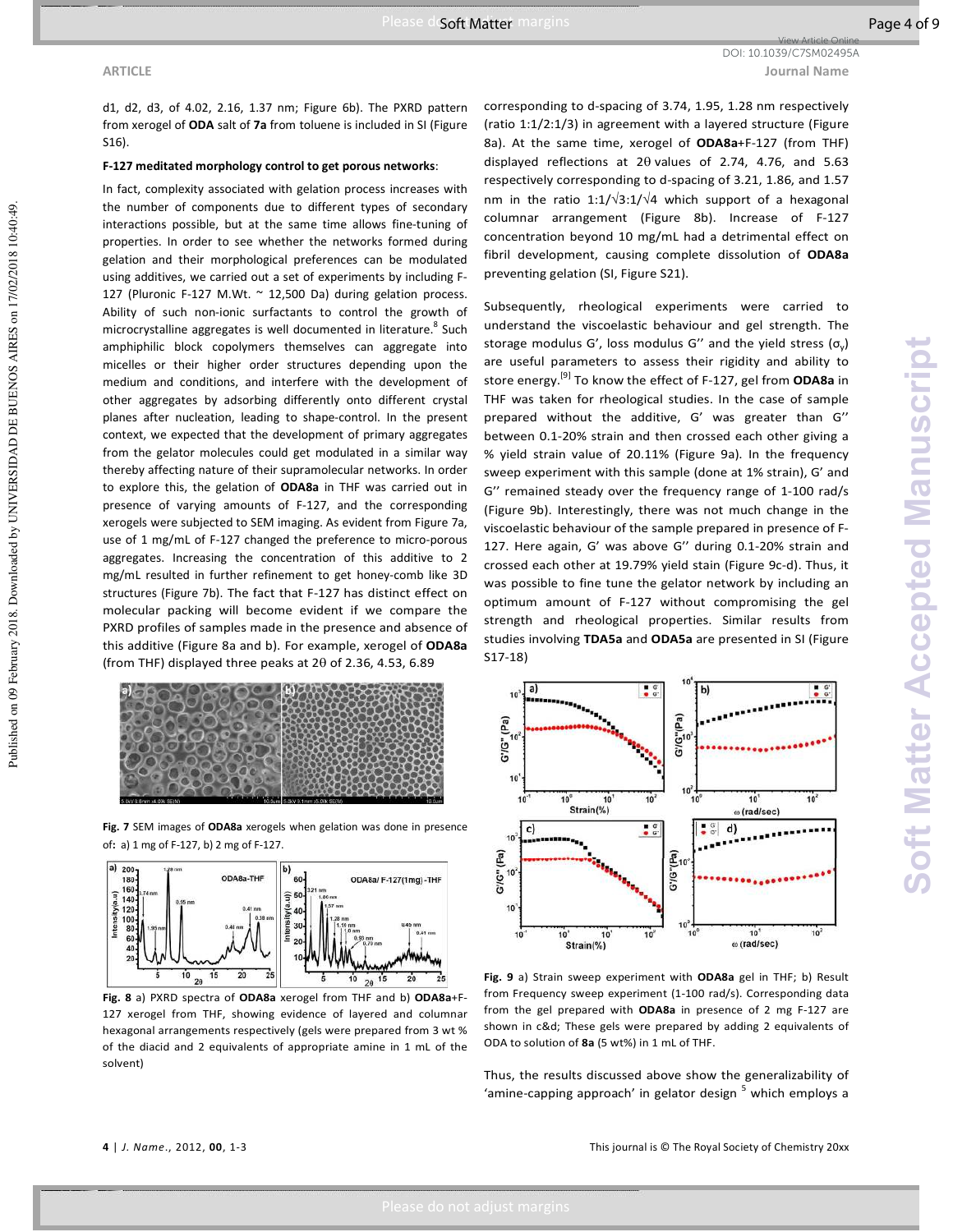## **Journal Name ARTICLE ARTICLE**

suitable core moiety to direct the assembly and use the second component to shift the tendency from crystallization to gelation. Studies involving F-127 also show that the use of nonionic surfactant to modulate the assembly process is not just restricted to the area of crystal engineering but can also be used to control the network formation during gelation. Since the honey-comb-like aggregates have well-defined interiors, they represent a new class of micro-porous organic materials. Fabrication of such ordered porous structures are receiving tremendous attention in recent times as they offer promise in catalysis, sensor design, templating, micro-fabrication, biomaterials etc.<sup>10</sup> Possible use of sulfamide-based gel matrices presented here in one or more of these areas will be investigated and communicated in due course. As the immediate next step, compatibility of this system with silver nano-particles, and the 'matrix effect' on their photo-physical behaviour was investigated and the results are summarized below.

## **Nanometal entrapment and emission-control**:

Metal nanoparticles embedded in gel matrix are considered as a new class of soft composite materials with applications in diverse areas. $^{11}$  Although conceptually simple, the fact that nano-metals are often capped with stabilizing ligands necessitates good compatibility between this outer surface and gelator network. To explore the usefulness of sulfamidebased gelators developed here for making such hybrid materials, the entrapment and emission behaviour of silver nanoparticles were systematically studied. At first, silver nanoparticles capped with reduced glutathione was prepared by reported procedure and extracted to chloroform layer.<sup>12</sup> To 1 mL of this solution was added the gelator (**ODA8a**, 3 wt% 8a with 2 equiv. of ODA) and the mixture made homogeneous by gentle heating. This on standing transformed into a gel with enhanced emission compared to that of free solution. The images of free NP solution and that in the gel matrix are shown in Figure 10a(i) and Figure 10a(iv) respectively. Figure 10c gives a quantitative comparison of the emission intensity from free nanoparticle solution and that in the immobilized state (i vs. iii). The study was also repeated by including F-127 (2 mg) during gelation process to know whether the change in finestructure of the supramolecular network would affect the photo-physical behaviour. As evident from Figure 10c(ii), a noticeable emission enhancement was seen in this case as well but the extent was slightly less in comparison with the sample containing NPs and gelator alone. The corresponding image of the gel is shown in Figure 10a(iii). The variation in fluorescence intensity with respect to gelator concentration was also systematically studied to follow the 'matrix effect' closely. Towards this, the emission intensity of nanoparticle solutions in CHCl<sub>3</sub> containing 0.4, 0.8, 1.2, 1.6 and 3.0 wt% of 8a with 2 equivalents each of ODA were prepared and their emission spectra recorded. The results presented in Figure 11 clearly

show that there is a steady increase of intensity till 1.2 wt% is reached and a weakening afterwards. Interestingly, the CGC of this system was also found to be 1.2 wt% which suggest that the best emission enhancement is reached at CGC, beyond which the emission reaching the detector decreases likely because of scattering effects.<sup>13</sup>

View Article Online DOI: 10.1039/C7SM02495A



**Fig. 10** a) Photographs (taken in a UV chamber with 365 nm lamp) of (i) AgNPs in CHCl3, (ii) **ODA8a** (3 wt%) alone in CHCl3, (iii) Gelator+F127+NPs in the gel state, (iv) **ODA8a** (3 wt%) and NPs in the gel state; b) The corresponding samples photographed in a spectrofluorometer with excitation of 365 nm; c) Spectra showing the fluorescence enhancement from nanoparticles in the gel matrix (λex = 480 nm, slit: 5 nm/ 5 nm).



**Fig. 11** a) Changes in fluorescence intensity of Ag nanoparticles with different concentrations of **ODA8a**, (λex = 480 nm, slit: 5 nm/ 2.5 nm), b) Image shows the emissive nature under spectrofluorometer with 1.2 wt% of gelator ( $\lambda$ ex = 365 nm).

The effect of temperature on the emission profile was subsequently compared in order to know how well the matrix is able to shield quenching otherwise possible in the solution state.<sup>14</sup> In the case of nanoparticle solution, there was drastic reduction in intensity on increasing the temperature from 10 °C to 60 °C (Figure 12a) whereas a much better tolerance was seen in the gel state where it was emissive even at 60 °C (Figure 12b). In order to see the effect of gelator concentration on this temperature dependence, similar experiments were repeated with samples made from 0.5 wt% (lower than cgc) and 2 wt% of **8a** (higher than cgc). Among these, the trend in the case of 0.5 wt% was similar to that from 1.2 wt% but the response from the sample containing 2 wt% of 8a was poor (SI, Figure S19). Although not in gel state, good network of supramolecular structures from the gelator could exist even at 0.5 wt% which is entrapping the nanoparticles, causing the emission enhancement. In principle, a matrix that can confine nanoparticles and decrease the pathways of non-radiative decay of excited systems without causing scattering should be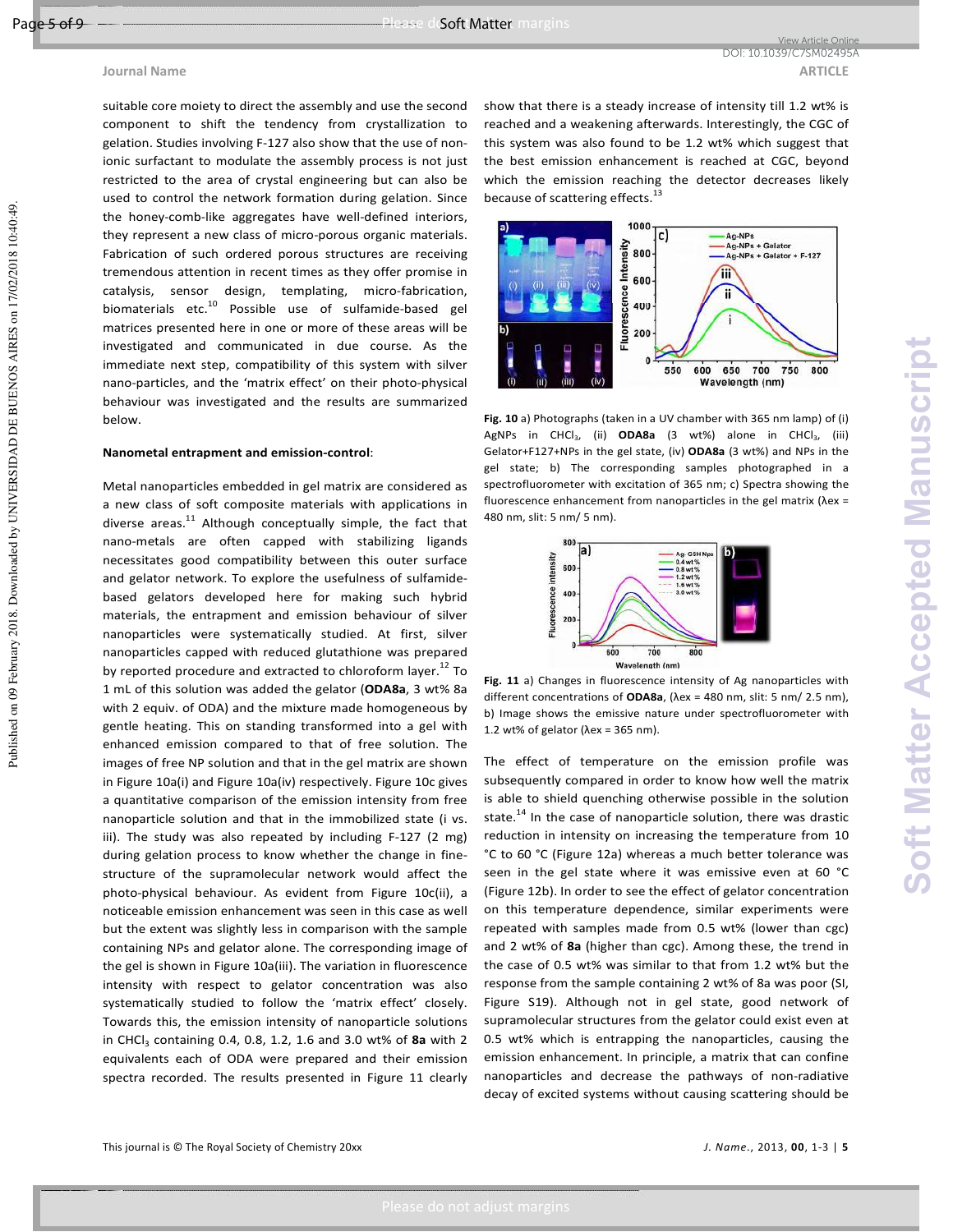**ARTICLE Journal Name** View Article Online DOI: 10.1039/C7SM02495A

able to show similar effect. In order to see whether the nature of gel matrix is having any significance in the emission enhancement, we have done additional experiments with gel created from the lower homologue of the sulfamides studied here (SI, Figure S20). Interestingly, gel from this dipeptide analog was not efficient in fluorescence enhancement which suggests that good compatibility of gel network with the capped nanoparticle system at the microscopic level is important. Since silver nanoparticles and their emission properties are being made use of in applications like sensing, imaging, optoelectronics etc.,<sup>15</sup> gel matrices like this provides an excellent opportunity to improve the sensitivity profile and application scope.



**Fig. 12** a) Changes in fluorescence intensity of Ag nanoparticles in CHCl3 solution; b) Corresponding changes in NPs entrapped in the gel state, with respect to temperature; 1.2 wt% of 8a with 2 equiv. of ODA was used (slit: 5 nm/ 2.5 nm).

Laboratories of Shinkai,<sup>16</sup> Terech,<sup>17</sup> Hanabusa,<sup>18</sup> Weiss,<sup>3,19</sup> Feringa,<sup>20</sup> Smith,<sup>21</sup> Ajayaghosh,<sup>7a,22</sup> Dastidar,<sup>5a,c,g</sup> etc. have contributed significantly to the area of supramolecular functional materials. In the case of gelator design, the number of rational approaches are relatively less, and the reports have come mainly from the laboratories of Shinkai, Hanabusa and Dastidar. The results presented here demonstrates a useful strategy to design functionally important supramolecular networks and involve selecting a conformationally welldefined self-assembling core to direct the assembly process with an additional component to modulate solubility characteristics and anisotropic assembly. This strategy is expected to have generality and would help in incorporation of groups with specific chemical properties for developing new functional systems.<sup>23</sup> Vast variety of crystal lattices of organic compounds that are availabe would allow us to choose the right combination to optimise the properties.

## **Conclusions**

A series of peptide-based sulfamides having high tendency to form supramolecular helical arrays in the solid state was selected for the design of gel-forming systems. This preference for 1D-assembly alone was not sufficient to induce gelation in the solvents examined but their di-acids in combination with long-chain amines proved effective in entrapping various solvents, especially the aromatic ones. In this rational approach, the peptide based sulfamide was chosen to direct the assembly process while the amines introduced through salt bridges caused layering through clustering of their

hydrocarbon chains. This led to anisotropic assembly required for gelation which was studied by spectroscopic, electron-microscopic and rheological methods. By including an amphiphilic polymer like F-127 during gelation process, it was possible to change the morphology and nature of xerogels from flakes to honey-comb like 3D-network with potential use in areas like micro-fabrication, biomaterials etc. In addition, these gels also turned out to be very good matrices for entrapping silver nanoparticles to improve their emissive properties.

"There are no conflicts to declare".

## **Acknowledgements**

Financial support of this work by the Department of Science and Technology, INDIA (SR/NM/NS-1051/2012(G) and EMR/2016/003973), instrumentation facility by IIT Madras, and DST-FIST (New Delhi) are gratefully acknowledged. We thank Dr. Prasad E CY, IITM for help with fluorescence measurements, and Prof. Abhijit Deshpande, Dept. of Chemical Engineering, IIT Madras for Rheological studies. SVR, BKS and RK thank CSIR, New Delhi, India for fellowships.

## **References**

[1] a) N. M. Sangeetha, U. Maitra, *Chem. Soc. Rev.* 2005, **34**, 821; b) L. E. Buerkle, S. J. Rowan, *Chem. Soc. Rev.*  2012, **41**, 6089; c) J. Raeburn, D. J. Adams, *Chem. Commun.* 2015, 5170; d) L. Zhang, X. Wang, T. Wang, M. Liu, *Small* 2015, **11**, 1024; e) C. Tomasini, N. Castellucci, *Chem. Soc. Rev.* 2013, **42**, 156.

- [2] a) S. Debnath, S. Roy, R. V. Ulijn, *J. Am. Chem. Soc.* 2013, **135**, 16789; b) I. Ramos Sasselli, P. J. Halling, R. V. Ulijn, T. Tuttle, *ACS Nano* 2016, **10**, 2661; c) J. W. Steed, *Chem. Commun.* 2011, **47**, 1379.
- [3] a) J. Majumder, P. Dastidar, *Chem. Eur. J*. 2016, **22**, 9267; b) W. Miao, L. Qin, D. Yang, X. Jin, M. Liu, *Chem. Eur. J.* 2015, **21**, 1064; c) T. K. Adalder, P. Dastidar, *Cryst. Growth Des*. 2014, **14**, 2254; d) B. Huang, A. R. Hirst, D. K. Smith, V. Castelletto, I. W. Hamley, *J. Am. Chem. Soc.* 2005, **127**, 7130; e) L. Yan, G. Li, Z. Ye, F. Tian, S. Zhang, *Chem. Commun.* 2014, **50**, 14839; f) J. Liu, J. Li, P. Lin, N. Zhang, X. Han, B. Zhang, J. Song, *Chem. Commun.* 2016, **52**, 13975; g) T. K. Adalder, D. P. Kumar, P. Dastidar, *Cryst. Growth Des*. 2014, **14**, 11; h) E. Ressouche, S. Pensec, B. Isare, G. Ducouret, L. Bouteiller, *ACS Macro Lett.* 2016, **5**, 244; i) Y. Yoshii, N. Hoshino, T. Takeda, H. Moritomo, J. Kawamata, T. Nakamura, T. Akutagawa, *Chem. Eur. J.*  2014, **20**, 16279.
- [4] Y. Lan, M. G. Corradini, R. G. Weiss, S. R. Raghavan, M. A. Rogers, *Chem. Soc. Rev.* 2015, **44**, 6035.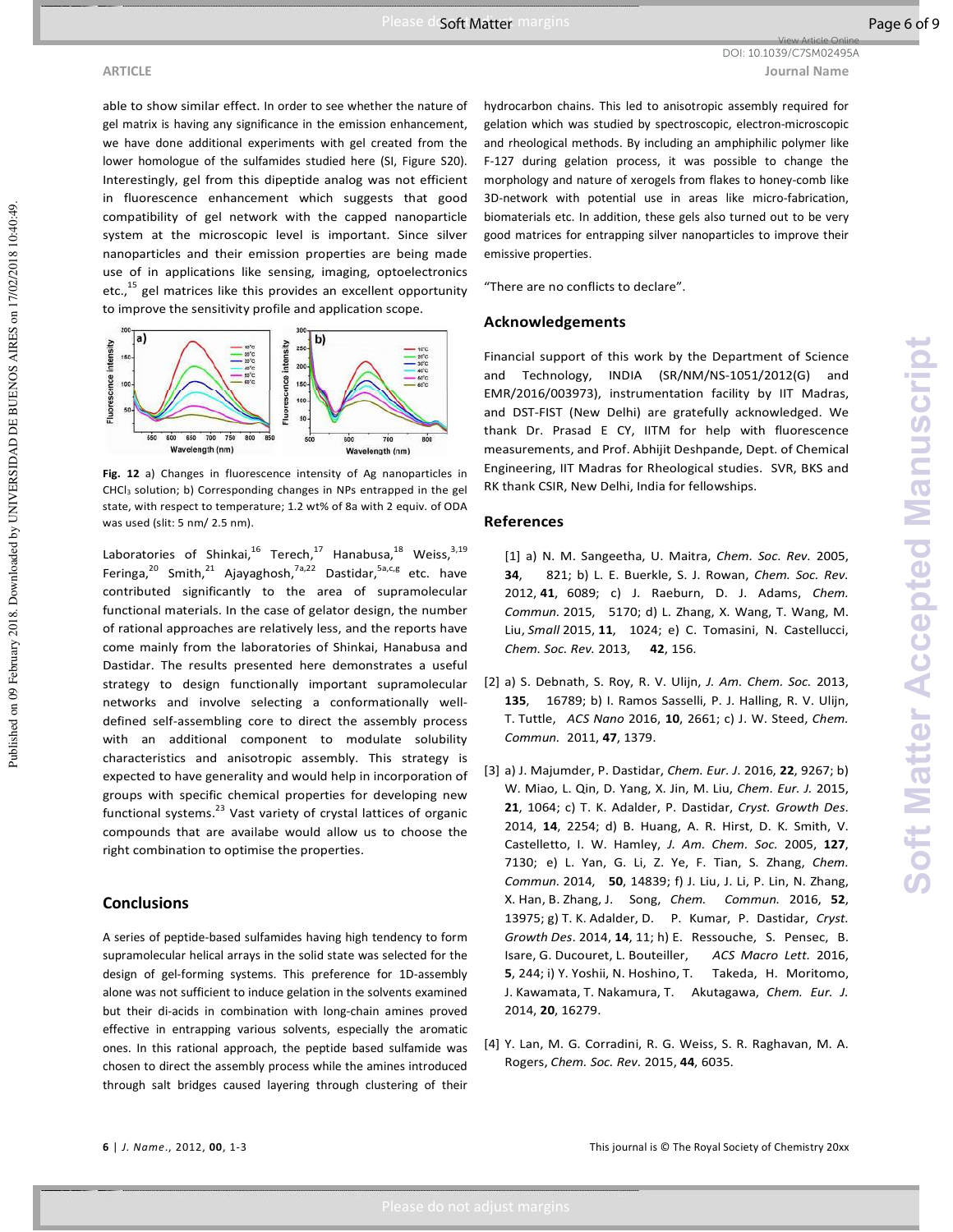- [5] S. V. Raghava, P. Gopinath, B. K. Srivastava, V. Ramkumar, K. M. Muraleedharan, *Chem. Eur. J.* 2017, **23**, 3658.
- [6] P. Gopinath, V. Ramkumar, K. M. Muraleedharan, *CrystEngComm,* 2014, **16**, 10371.
- [7] a) S. S. Babu, S. Mahesh, K. K. Kartha, A. Ajayaghosh, *Chem. Asian J.* 2009, **4**, 824; b) B. K. Srivastava, M. K. Manheri, *RSC Adv.* 2016, **6**, 29197; c) B. K. Srivastava, M. K. Manheri, *Chem. Commun.* 2017, **53**, 4485; d) B. K. Srivastava, M. K. Manheri, *Soft Matter*, 2018, DOI: 10.1039/C8SM00050F; e) S. Debnath, A. Shome, S. Dutta, P. K. Das, *Chem. Eur. J.*  2008, **14**, 6870; f) L. Meazza, J. A. Foster, K. Fucke, P. Metrangolo, G. Resnati, J. W. Steed, *Nat. chem.* 2013, **5**, 42; g) G. Wang, A. D. Hamilton, *Chem. Commun.* 2003, 310; h) D. S. Tsekova, J. A. Saez, B. Escuder, J. F. Miravet, *Soft Matter* 2009, **5**, 3727; i) Q. Jin, L. Zhang, M. Liu, *Chem. Eur. J.* 2013, **19**, 9234; j) A. R. Hirst, D. K. Smith, M. C. Feiters, H. P. M. Geurts, A. C. Wright, *J. Am. Chem. Soc.*  2003, **125**, 9010; k) T. Jiao, Y. Wang, Q. Zhang, X. Yan, X. Zhao, J. Zhou, F. Gao, *PLoS ONE*, 2014, 9, e101620; l) C. R. Palomero, S. R. Kennedy, M. L. Soriano, C. D. Jones, M. Valcarcel, J. W. Steed, *Chem. Commun*., 2016, 52, 7782; m) C. W. Liu, M. Su, X. L. Li, T. Xue, N. Liu, J. Yin, Y. Y. Zhu, Z. Q. Wu, *Soft Matter*, 2015, 11, 5727; n) J. Fan, J. Zou, X. He, F. Zhang, S. Zhang, J. E. Raymond, K. L. Wooley, *Chem. Sci*., 2014, 5, 141; o) T. Kishida, N. Fujita, O. Hirataa, S. Shinkai, *Org. Biomol. Chem*., 2006, 4, 1902; p) Y. Wang, S. Wu, X. Yan, T. Ma, Lu Shao, Y. Liu, Z. Guo, *Chemosphere*, 2017, 167, 178.
- [8] a) M. S. Bakshi, *Cryst. Growth Des*., 2016, 16, 1104; b) A. Sundblom, C. L. P. Oliveira, J. S. Pedersen, A. E. C. Palmqvist, *J. Phys. Chem. C*, 2010, 114, 3483; c) K. Ulrich, P. Galvosas, J. Karger, F. Grinberg, *Materials*, 2012, 5, 966; d) G. J. B. Voss, E. A. C. Panduro, A. Midttveit, J. B. Floystad, K. Hoydalsvik, A. Gibaud, D. W. Breiby, M. Ronning, *J. Mater. Chem. A*, 2014, 2, 9727; e) M. P. Pagea, E. Yu, J. Li, M. Rahman, D. M. Dryden, R. Vidu, P. Stroeve, *Adv. Colloid Interface Sci*., 2016, 234, 51; f) K. Kandori, K. Hayashi, M. Matsukawa, M. Fukusumi, Y. Morisada, *Colloid Polym. Sci*., 2010, 288, 1071; g) D. Balamurugan, K. M. Muraleedharan, *Soft Matter* 2012, **8**, 11857; h) S. Kwon, A. Jeon, S. H. Yoo, I. S. Chung, H.-S. Lee, *Angew Chem. Int. Ed.* 2010, **49**, 8232; i) S. Kwon, H. S. Shin, J. Gong, J.-H. Eom, A. Jeon, S. H. Yoo, I. S. Chung, S. J. Cho, H.-S. Lee, *J. Am. Chem. Soc.* 2011, **133**, 17618.
- [9] a) M.O. M. Piepenbrock, G. O. Lloyd, N. Clarke, J. W. Steed, *Chem. Rev*. 2010, **110**, 1960; b) A. Kelarakis, W. Mingvanish, C. Daniel, H. Li, V. Havredaki, C. Booth, I. W. Hamley, A. J. Ryan, *Phys. Chem. Chem. Phys*. 2000, **2**, 2755; c) N. M. Sangeetha, S. Bhat, A. R. Choudhury, U. Maitra, P. Terech, *J. Phys. Chem. B* 2004, **108**, 16056; d) P. Terech, V. Schaffhauser, P. Maldivi, J. M. Guenet, *EPL*

*(Europhysics Letters)* 1992, **17**, 515; e) G. G. Nair, S. K. Prasad, R. Bhargavi, V. Jayalakshmi, G. Shanker, C. V. Yelamaggad, *J. Phys. Chem. B* 2010, **114**, 697; f) K. Saravanakumar, B. V. R. Tata, V. K. Aswal, *Colloids and Surfaces A: Physicochem. Eng. Aspects* 2012, **414**, 359.

- [10] a) L. S. Wan, Q. L. Li, P. C. Chen, Z. K. Xu, *Chem. commun.* 2012, **48**, 4417; b) P. C. Chen, L. S. Wan, B. B. Ke, Z. K. Xu, *Langmuir* 2011, **27**, 12597; c) A. Bolognesi, C. Mercogliano, S. Yunus, M. Civardi, D. Comoretto, A. Turturro, *Langmuir* 2005, **21**, 3480; d) W. Sun, L. Shen, J. Wang, K. Fu, J. Ji, *Langmuir* 2010, **26**, 14236; e) Y. Lu, Y. Ren, L. Wang, X. Wang, C. Li, *Polymer* 2009, **50**, 2035; f) W. Ge, C. Lu, *Soft Matter* 2011, **7**, 2790; g) F. Galeotti, A. Andicsova, S. Yunus, C. Botta, *Soft Matter* 2012, **8**, 4815; h) T. Nishikawa, M. Nonomura, K. Arai, J. Hayashi, T. Sawadaishi, Y. Nishiura, M. Hara, M. Shimomura, *Langmuir* 2003, **19**, 6193; i) H. Sun, W. Li, L. Wu, *Langmuir* 2009, **25**, 10466.
- [11] a) M. Cametti, Z. Dzolic, *Chem. Commun.* 2014, **50**, 8273; b) H. Basit, A. Pal, S. Sen, S. Bhattacharya, *Chem. Eur. J.*  2008, **14**, 6534; c) S. Ray, A. K. Das, A. Banerjee, *Chem. Commun.* 2006, 2816.
- [12] a) A. K. Singh, R. Kanchanapally, Z. Fan, D. Senapati, P. C. Ray, *Chem. Commun.* 2012, **48**, 9047. b) B. S. Montes, D. J. Aberasturi, J. Langer, J. J. G. Casares, L. Scarabelli, A. Herrero and L. M. L. Marzán, *Langmuir*, 2015, 31, 9205; c) A. Kumar, H. Joshi, R. Pasricha, A.B. Mandale and M. Sastry, *J. Colloid Interface Sci*., 2003, 264, 396; d) Y. Yang, S. Liu and K. Kimura, *Colloids and Surfaces A: Physicochem. Eng. Aspects*, 2006, 290, 143; e) J. Yang, J. Y. Lee and J. Ying, *Chem. Soc. Rev*., 2011, 40, 1672.
- [13] a) S. Yamamoto, M. Tanaka, H. Sunami, E. Ito, S. Yamashita, Y. Morita, M. Shimomura, *Langmuir* 2007, **23**, 8114; b) J. Bertolotti, E. G. van Putten, C. Blum, A. Lagendijk, W. L. Vos, A. P. Mosk, *Nature* 2012, **491**, 232.
- [14] a) O. P. Siwach, P. Sen, *Solid State Commun.* 2008, **148**, 221; b) E. Dulkeith, A. C. Morteani, T. Niedereichholz, T. A. Klar, J. Feldmann, S. A. Levi, F. C. van Veggel, D. N. Reinhoudt, M. Moller, D. I. Gittins, *Phys. rev. lett.* 2002, **89**, 203002.
- [15] a) B. A. Makwana, D. J. Vyas, K. D. Bhatt, S. Darji, V. K. Jain, *Appl Nanosci* 2016, **6**, 555; b) S. Chen, X. Tong, H. He, M. Ma, Y. Shi, X. Wang, *ACS Appl. Mater. Interfaces* 2017, **9**, 11924; c) X.-d. Wang, O. S. Wolfbeis, R. J. Meier, *Chem. Soc. Rev.* 2013, **42**, 7834; d) K. G. Stamplecoskie, P. V. Kamat, *J. Am. Chem. Soc.* 2014, **136**, 11093; e) H. Goesmann, C. Feldmann, *Angew. Chem. Int. Ed.* 2010, **49**, 1362; f) P. Thoniyot, M. J. Tan, A. A. Karim, D. J. Young, X. J. Loh, *Adv. Sci.* 2015, **2**, 1400010.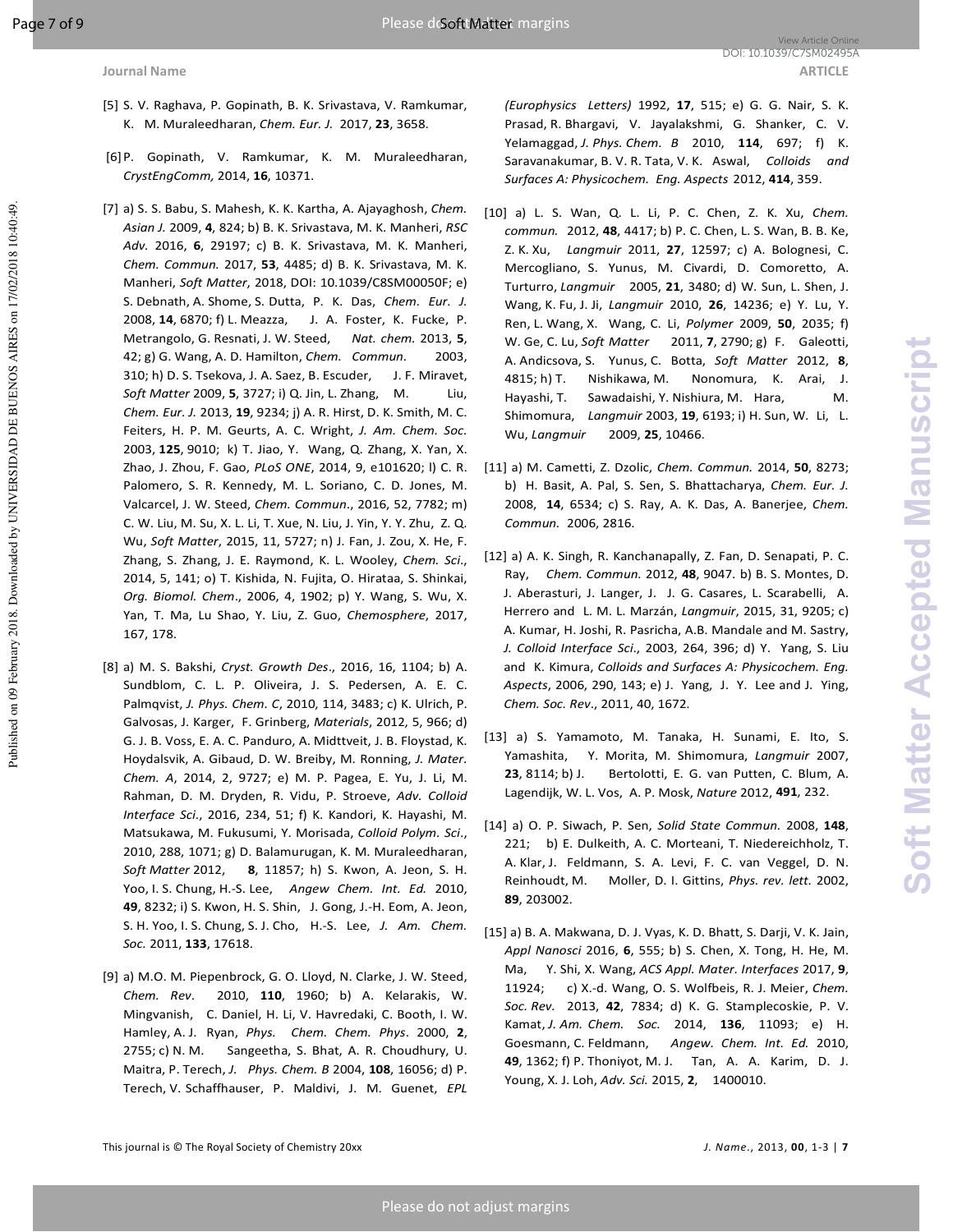- [16] a) O. Gronwald, K. Sakurai, R. Luboradzki, T. Kimura, S. Shinkai, *Carbohydr. Res*. 2001, **331**, 307; b) R. Luboradzki, O. Gronwald, M. Ikeda, S. Shinkai, D. N. Reinhoudt, *Tetrahedron* 2000, **56**, 9595; c) S. Tamaru, M. Nakamura, M. Takeuchi, S. Shinkai, *Org Lett.,* 2001, **3**, 3631; d) A. Dawn, T. Shiraki, S. Haraguchi, S.-i. Tamaru, S. Shinkai, *Chem. Asian J.* 2011, **6**, 266.
- [17] a) P. Terech, *Ber. Bunsen-Ges.* 1998, **102**, 1630; b) P. Terech, I. Furman, R. G. Weiss, H. Bouas-Laurent, J. P. Desvergne, R. Ramasseul, *Faraday Discuss.* 1995, **101**, 345.
- [18] a) K. Hanabusa, T. Miki, Y. Taguchi, T. Koyama, H. Shirai, *J. Chem. Soc. Chem. Commun.* 1993, 1382; b) Y. Jeong, K. Hanabusa, H. Masunaga, I. Akiba, K. Miyoshi, S. Sakurai, K. Sakurai, *Langmuir* 2005, **21**, 586; c) M. Suzuki, Y. Nakajima, M. Yumoto, M. Kimura, H. Shirai, K. Hanabusa*, Langmuir* 2003, **19**, 8622.
- [19] a) K. K. Diehn, H. Oh, R. Hashemipour, R. G. Weiss, S. R. Raghavan, *Soft Matter*, 2014, **10**, 2632; b) M. George, G. P. Funkhouser, R. G. Weiss, *Langmuir* 2008, **24**, 3537; c) M. George, G. Tan, V. T. John, R. G. Weiss, *Chem. Eur. J*. 2005, **11**, 3243; d) M. George, R. G. Weiss, *Acc. Chem. Res*. 2006, **39**, 489; e) V. A. Mallia, P. Terech, R. G. Weiss, *J. Phys. Chem. B* 2011, **115**, 12401; f) P. Terech, R. G. Weiss, *Chem. Rev.* 1997, **97**, 3133.
- [20] a) C. S. Snijder, J. C. de Jong, A. Meetsma, F. van Bolhuis, B. L. Feringa, *Chem. Eur. J*. 1995, **1**, 594; b) J. H. Van Esch, B. L. Feringa, *Angew. Chem. Int. Ed.* 2000, **39**, 2263; c) S. J. Wezenberg, C. M. Croisetu, M. C. A. Stuart, B. L. Feringa, *Chem. Sci*. 2016, **7**, 4341.
- [21] a) J. G. Hardy, A. R. Hirst, I. Ashworth, C. Brennan, D. K. Smith, *Tetrahedron* 2007, **63**, 7397; b) A. R. Hirst, I. A. Coates, T. R. Boucheteau, J. F. Miravet, B. Escuder, V. Castelletto, I. W. Hamley, D. K. Smith, *J. Am. Chem. Soc*. 2008, **130**, 9113; c) A. R. Hirst, J. F. Miravet, B. Escuder, L. Noirez, V. Castelletto, I. W. Hamley, D. K. Smith, *Chem. Eur. J*. 2009, **15**, 372; d) R. Moffat Jamie, K. Smith David, *Chem. Commun*. 2008, 2248; e) S. S. Rohner, J. Ruiz-Olles, D. K. Smith, *RSC Adv*. 2015, **5**, 27190; f) A. R. Hirst, B. Escuder, J. F. Miravet, D. K. Smith, *Angew. Chem. Int. Ed.* 2008, **47**, 8002; g) W. Edwards, D. K. Smith, *J. Am. Chem. Soc.* 2013, **135**, 5911.
- [22] a) S. S. Babu, V. K. Praveen, A. Ajayaghosh, *Chem. Rev.*  2014, **114**, 1973; b) A. Ajayaghosh, V. K. Praveen, *Acc. Chem. Res.* 2007, **40**, 644; c) K. Sakakibara, P. Chithra, B. Das, T. Mori, M. Akada, J. Labuta, T. Tsuruoka, S. Maji, S. Furumi, L. K. Shrestha, J. P. Hill, S. Acharya, K. Ariga, A. Ajayaghosh, *J. Am. Chem. Soc.* 2014, **136**, 8548; d) V. K. Praveen, S. J. George, R. Varghese, C. Vijayakumar, A. Ajayaghosh, *J. Am. Chem. Soc.* 2006, **128**, 7542; e) K. K.

 Kartha, S. S. Babu, S. Srinivasan, A. Ajayaghosh, *J. Am. Chem. Soc.* 2012, **134**, 4834; f) S. Srinivasan, P. A. Babu, S. Mahesh, A. Ajayaghosh, *J. Am. Chem. Soc.* 2009, **131**, 15122; g) S. Prasanthkumar, A. Saeki, S. Seki, A. Ajayaghosh, *J. Am. Chem. Soc.* 2010, 132, 8866; h) K. K. Kartha, V. K. Praveen, S. S. Babu, S. Cherumukkil, A. Ajayaghosh, *Chem. Asian J.* 2015, **10**, 2250; i) S. S. Babu, V. K. Praveen, K. K. Kartha, S. Mahesh, A. Ajayaghosh, *Chem. Asian J.* 2014, **9**, 1830; j) B. Vedhanarayanan, V. S. Nair, V. C. Nair, A. Ajayaghosh, *Angew. Chem. Int. Ed.* 2016, **55**, 10345; k) V. K. Praveen, C. Ranjith, E. Bandini, A. Ajayaghosh, N. Armaroli, *Chem. Soc. Rev.* 2014, **43**, 4222; l) A. Ajayaghosh, V. K. Praveen, C. Vijayakumar, *Chem. Soc. Rev.* 2008, **37**, 109; m) S. Cherumukkil, S. Ghosh, V. K. Praveen, A. Ajayaghosh, *Chem. Sci.* 2017, **8**, 5644; n) R. D. Mukhopadhyay, V. K. Praveen, A. Hazra, T. K. Maji, A. Ajayaghosh, *Chem. Sci.* 2015, **6**, 6583.

[23] a) Y. Li, J. Rodrigues, H. Tomas, *Chem. Soc. Rev.* 2012, **41**, 2193; b) K. J. Skilling, F. Citossi, T. D. Bradshaw, M. Ashford, B. Kellam, M. Marlow, *Soft Matter* 2014, **10**, 237; c) F. Zhao, M. L. Ma, B. Xu, *Chem. Soc. Rev.* 2009, **38**, 883; d) S. Datta, S. Bhattacharya, *Chem. Soc. Rev.* 2015, **44**, 5596; e) A. Dasgupta, J. H. Mondal, D. Das, *RSC Adv.* 2013, **3**, 9117; f) E. De Santis, M. G. Ryadnov, *Chem. Soc. Rev.* 2015, **44**, 8288; g) R. J. Mart, R. D. Osborne, M. M. Stevens, R. V. Ulijn, *Soft Matter* **2006**, **2**, 822; h) E. Busseron, Y. Ruff, E. Moulin, N. Giuseppone, *Nanoscale* 2013, **5**, 7098.